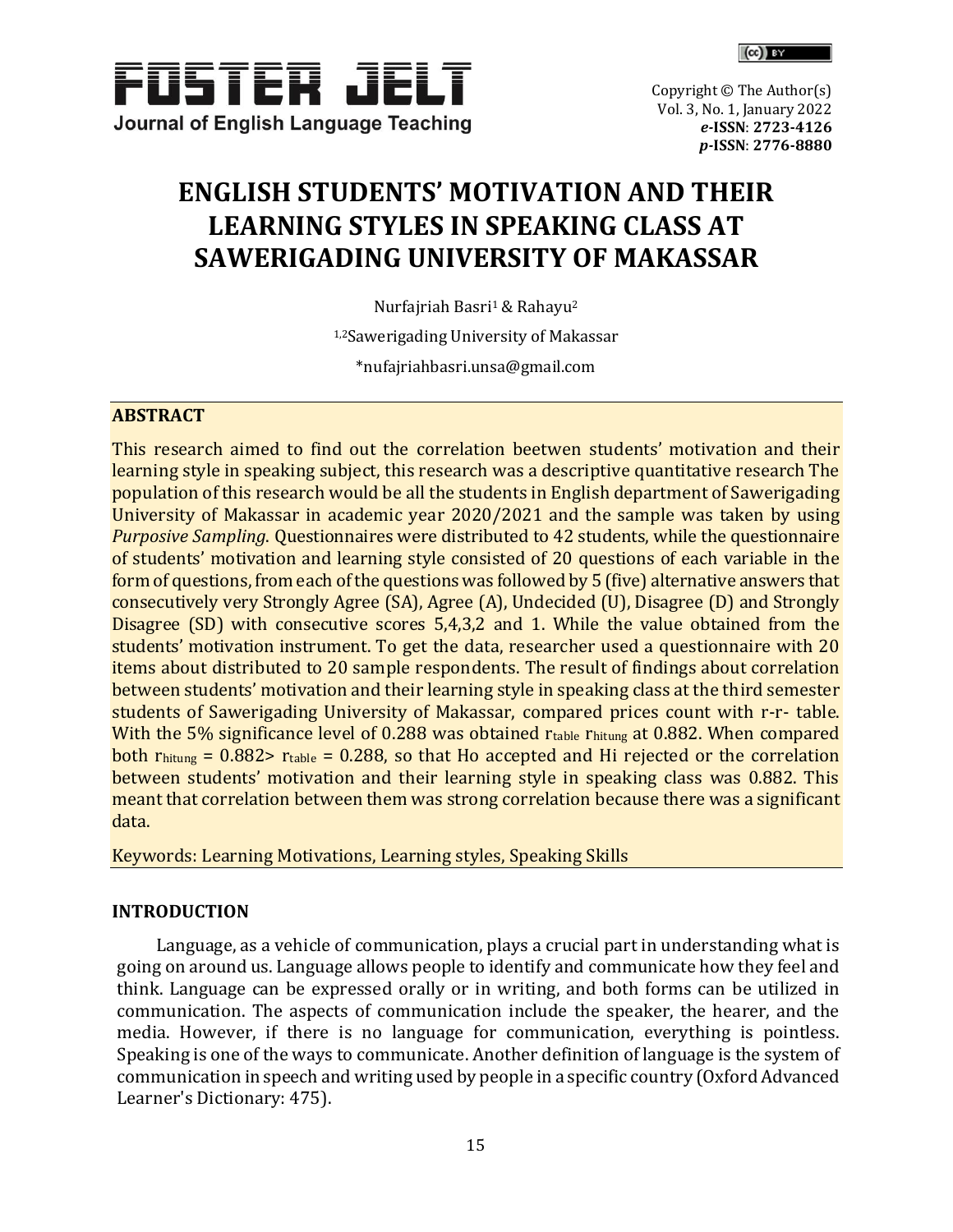



English is evidently spoken by two-third of people all over the world, it is becoming one of the most learned foreign language world widely. English has become a compulsory part of the school curriculum in Indonesia. In several schools, English is taught from the third years of elementary school to University level. The length of time spent in learning English is not a guarantee to successful learning.

Motivational theories are concerned with the processes that explain goal-directed behavior (Pintrich & Schunk, 2002: 5). Motivation theorists are generally concerned in understanding physical actions like task engagement and persistence, as well as cognitive activities like problem solving and decision making. Motivation theories are frequently employed in educational research to explain students' activity selection, engagement, persistence, help seeking, and academic success. Students who are alienated or disgruntled are less likely to attend school and engage in learning.

The existence of remedial caused by the benchmark still less the good student achievement. But we can not just blame the students for poor academic achievement. There are many factors that influence why the student achievement not good. Factors that can cause comes from within the student's itself and can also come from outside the student. One of the factors in the students themselves is learning style.

How the students' learning is often called the learning style or the student learning modalities. There are three learning styles of someone, they are visual (tend to learn through what they see), auditory (learning through what they hear) and kinesthetic (learn through movement and touch), (DePorter & Hernacki, 2002: 110-112). Although possessed of learning styles vary, but the goal remains the same, namely to achieve the goal learning and achieve the expected learning. There are students who able to maximize their learning styles, there are also students who have not been able to maximize learning styles because they have not realized the style of learn that they have. This is evident from the persistence of the students who busied himself when the teacher explains the lesson. Learning process is a determinant of success or failure of the learning, in which the students are able to feel the effects of their learning style in learning activity. The students' motivation in their sight and feel the implementation of effective learning activity can be either a benchmark implemented or not so that it can be useful lessons for the development of education in the future.

The students' motivation of their learning style are need to know on the basis that the student as the object of the learning process so that, appropriate adjustments can be made to the success of the learning process . Based on the background above, the researcher would commited to conduct a research entitled Students' Motivation and Their Learning Style in Speaking Class at English Department of Sawerigading University of Makassar. The researcher hoped that this research would be useful for the student to give a positive view of their motivation and their learning style in speaking class, be useful for the English Teachers as consideration to act better in the learning process, especially in determining the students learning style, be useful for the next writer as a reference about students motivation and their learning style and as a basis for further research to follow up on the results of this study with more samples.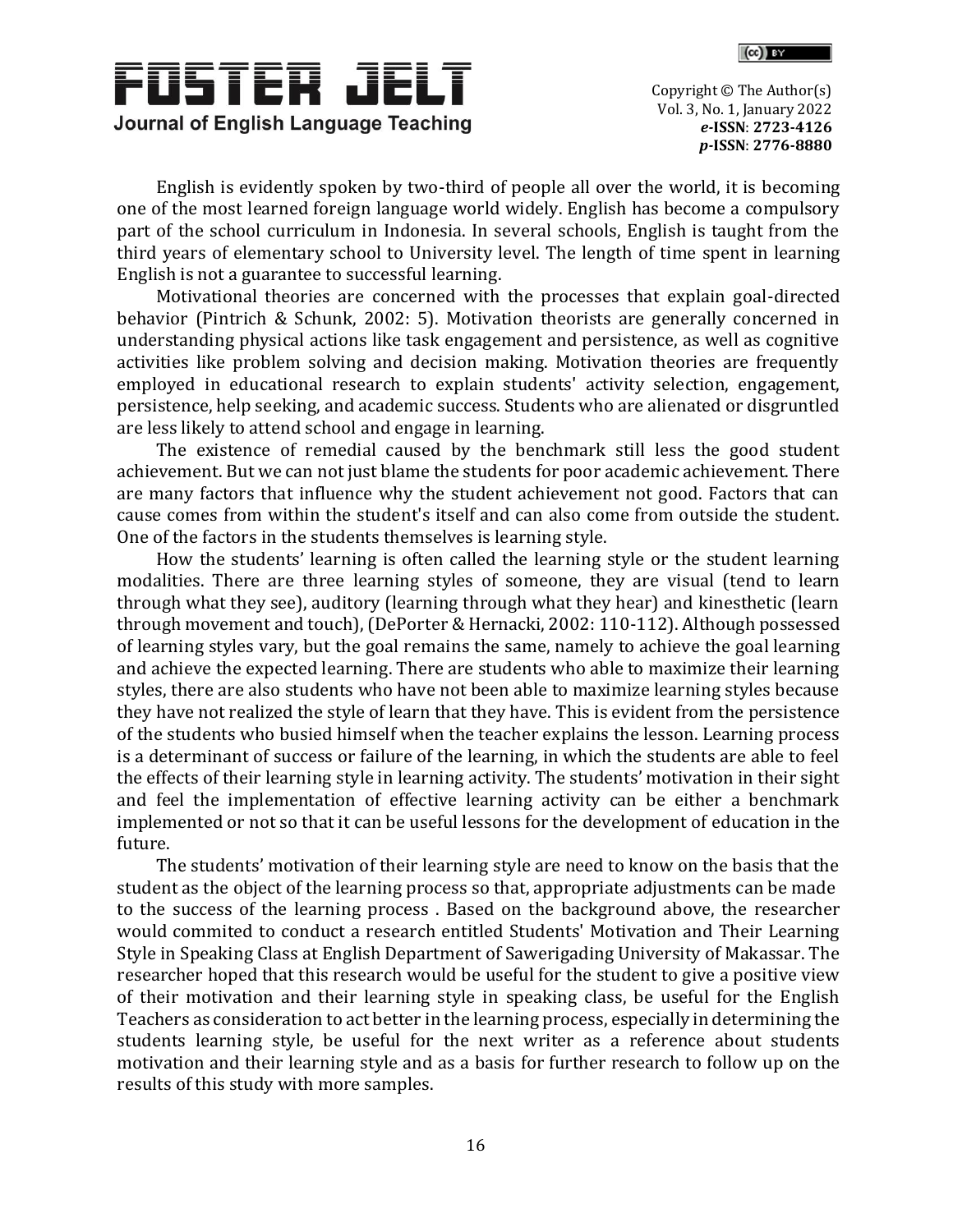



Based on the background mentioned above, the researcher formulated problem statements as below:

- 1. How is the students' motivation in learning speaking at the English Department of Makassar Sawerigading University?
- 2. How is the students' learning style in learning speaking at the English Department of Makassar Sawerigading University?
- 3. How is the students' motivation related with their learning style at the English Department of Makassar Sawerigading University?

Based on the problem statement above, the researcher intended to investigate as follows:

- 1. The students' motivation in learning speaking at the English Department of Makassar Sawerigading University.
- 2. The students' learning style in learning speaking at the English Department of Makassar Sawerigading University.
- 3. To describe the students' motivation related with their learning styles at the English Department of Makassar Sawerigading University.

This research was restricted on the sample that was taken only from the English departement in Sawerigading University of Makassar and would observe students in the class, in order to identify the students' motivation (stimulus) and their learning styles (auditory and visual). It was also restricted by the subject only the speaking class that would be research by the researcher.

## **METHODS**

This research was a Descriptive Quantitative Research. It was aimed to describe the students' motivation and their learning style. The population of this research would be the students at the English student in English department of Sawerigading University of Makassar in Academic Year 2020/2021. The population of this research consisted of 1 class, and the class has 42 the students. The sample of this research would be one class and the number of the students would be 42 the students. The sample was taken by using Purposive Sampling that a form of non-probability sampling in which researchers rely on their own judgment when choosing members of the population to participate in their surveys.

# *Time and Location of the Research*

The research was conducted at English Departement of Sawerigading University of Makassar in 2020/2021 academic year.

# *Research Instrument*

To fulfill the aims above, the study was carried out by descriptive methods of data collection. The instrument that used in this study was questionnaire. In this research, questionnaire was formed into close question, the question of questionnaire was given to know the students' motivation related with their learning style toward their speaking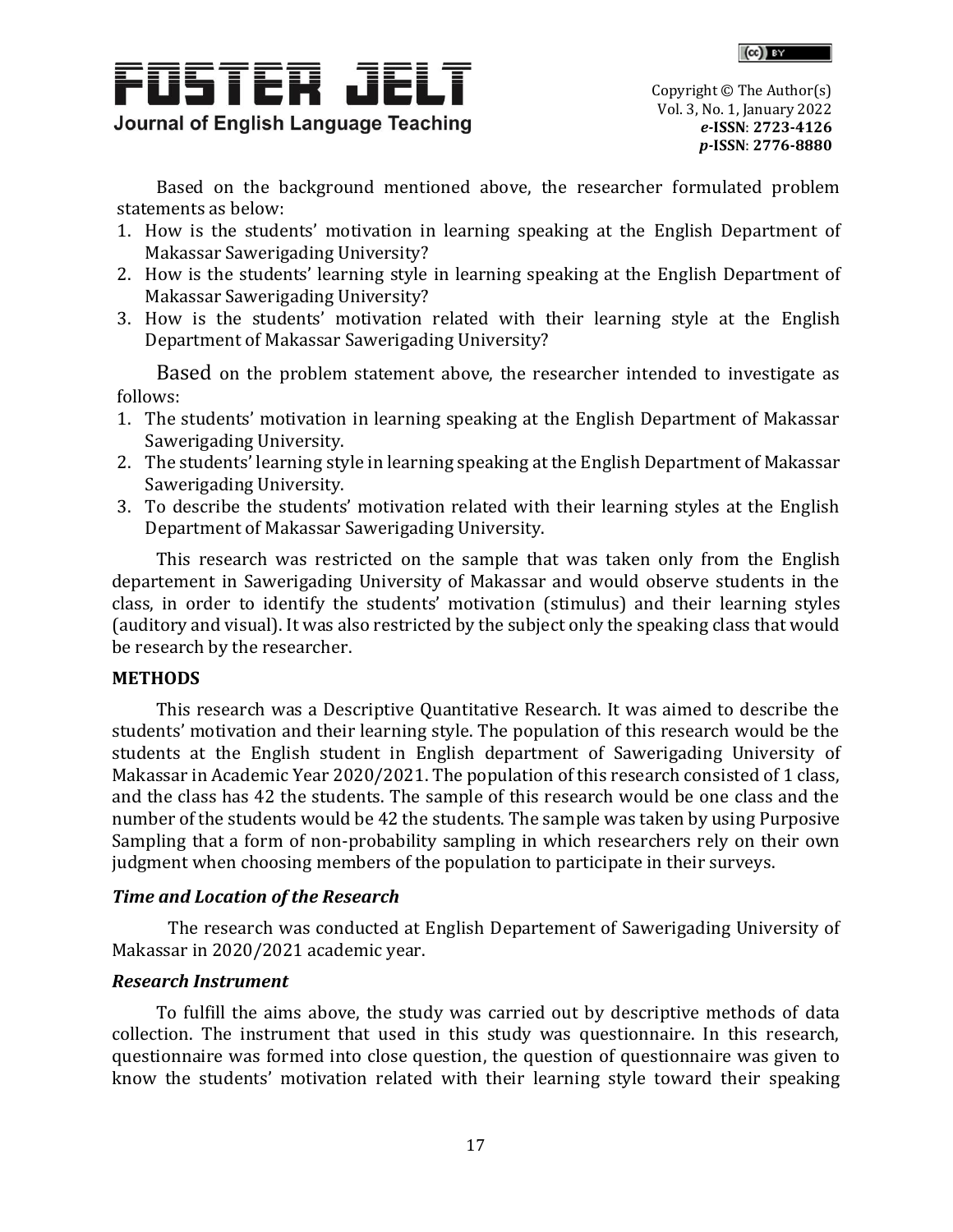



English in classroom.. The questions were given, would cover 20 questions to know students' motivation and 20 questions to know students' learning style**.**

# *The Technique of Data Collection*

Before distributing the questionnaire to the sample, firstly consulted to the consultant in order to ensure that the questionnaire were appropriate to reach the students' motivation with their learning style. Next, the researcher gave the questionnaire to the current sample and asked them to fill and then analyzed by the researcher.

The procedure of data analysis also consisted of four stages, namely collecting data where the researcher collected the data from the students and gave them questionnaire, Documentation and Identification where the data was taken from the questionnaire as documentation of the research, tdata from the questionnaire was coded to help the researcher identified the data, classification here the researcher made a classification based on the students' answer from the questionnaire, and interpretation After classification the data, reseracher interpreted data, elaborated the information, evaluated, concluded, responded appropriately and predicted the result, identified. The data collected through questionnaire was analyzed by using percentage in other determined the level of the students' motivation and he researcher used the classification, After that the researcher was analyzed the data of the frequency and the percentage of questionnaire items to find out the total the last Table value was used to see the significance that based on the population of the sample. To know the result of the correlation analysis, the standard correlation Pearson *r*  was used by the researcher.

# **RESULTS**

# *The Students' Motivation*

The data were obtained by giving questionnaire to the students. After analyzed the data, below was the result of data analyzing. The data were served table which consisted of some forms of analysis namely classification, frequency and percentage.

| No.   | Classification       | Data Analysis    |        |
|-------|----------------------|------------------|--------|
|       |                      | F                | $\%$   |
|       | Very high (81-100)   | 4                | 9,53%  |
| 2     | High (61-80)         | 26               | 61,90% |
| 3     | Intermediate (41-60) | 12               | 28,58% |
| 4     | Low $(21-40)$        | $\boldsymbol{0}$ | $0\%$  |
| 5     | Very low $(X<20)$    | 0                | $0\%$  |
| Total |                      | 42               | 100%   |

Table 1. students' motivation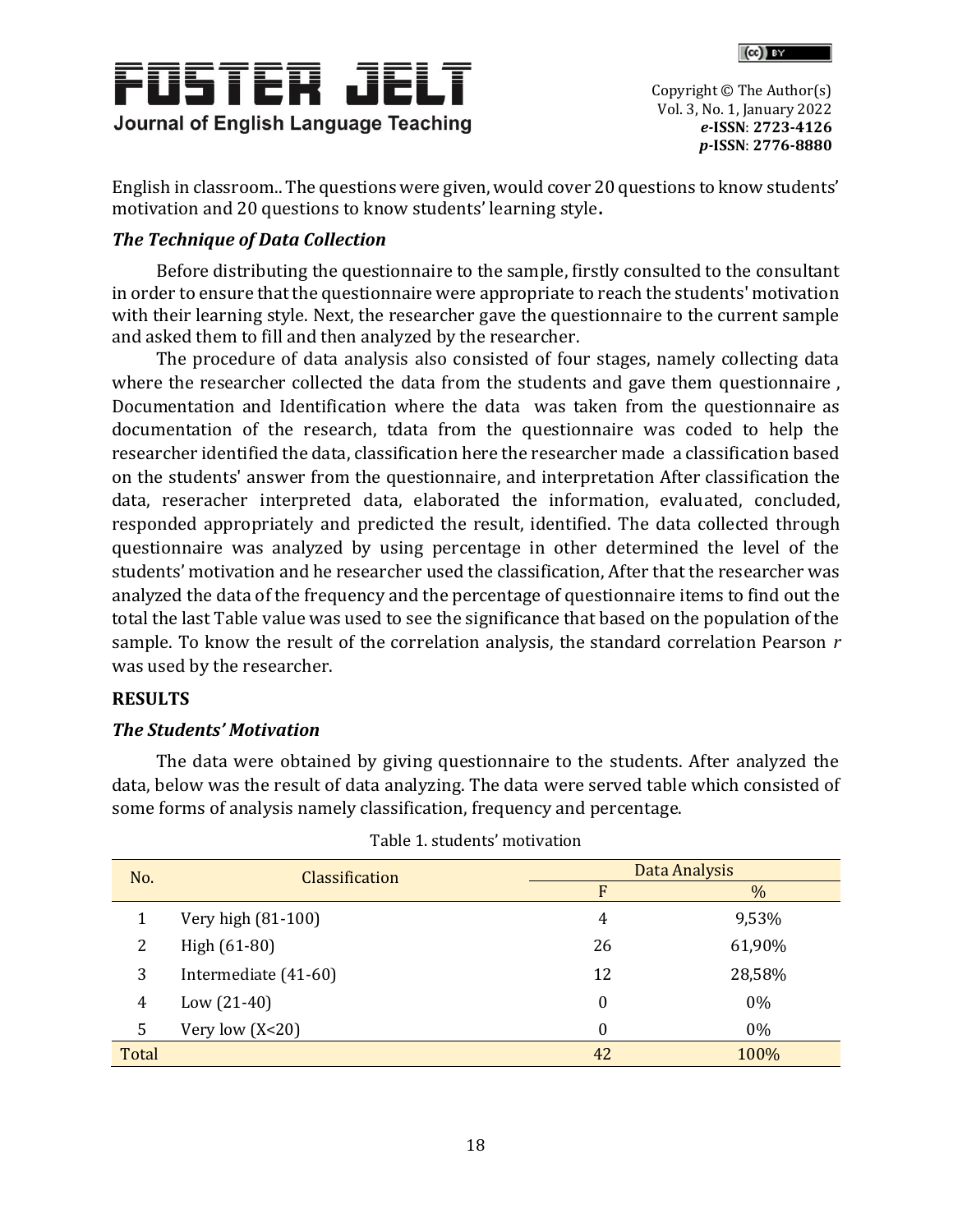



Based on Table percentage of the data showed that there were 42 students, none of them got low (0%) and very low (0%). There were 12 of them (28,58%) got intermediate, 26 of them (61,90%) got high and 4 students (9,53%) got very high score. So, the result could be shown those students in Sawerigading University of Makassar were high categorized.

To see clearly the students' score percentage of students' motivation score, the graphic would be shown the result:



Graphic 1. The Frequency of the Distribution of Students' motivation

The graphic 1 indicated the score percentage of students' motivation, it was showed from 42 students that there were 12 students (28,58%) got intermediate score, 26 students (61,90%) got high score, 4 students (9,53%) got very high score and none of them got low (0%) and very low (0%) related with the result of the questionnaire. It was indicated students' motivation in speaking class were high (with average value 65,81%), because half of respondents (26 respondents) were in high classification.

# *Learning Styles*

The data of learning style were obtained from questionnaire. The number of respondents were 42 and the number of questions were 20, those were answered by each respondents. The data were served table which consisted of some forms of analysis namely classification, frequency and percentage.

| No. | <b>Classification</b> | Data Analysis |               |
|-----|-----------------------|---------------|---------------|
|     |                       |               | $\frac{0}{0}$ |
|     | Visual                | 14            | 33,33%        |
| ി   | Auditory              | 28            | 66,67%        |
|     | Total                 | 42            | 100%          |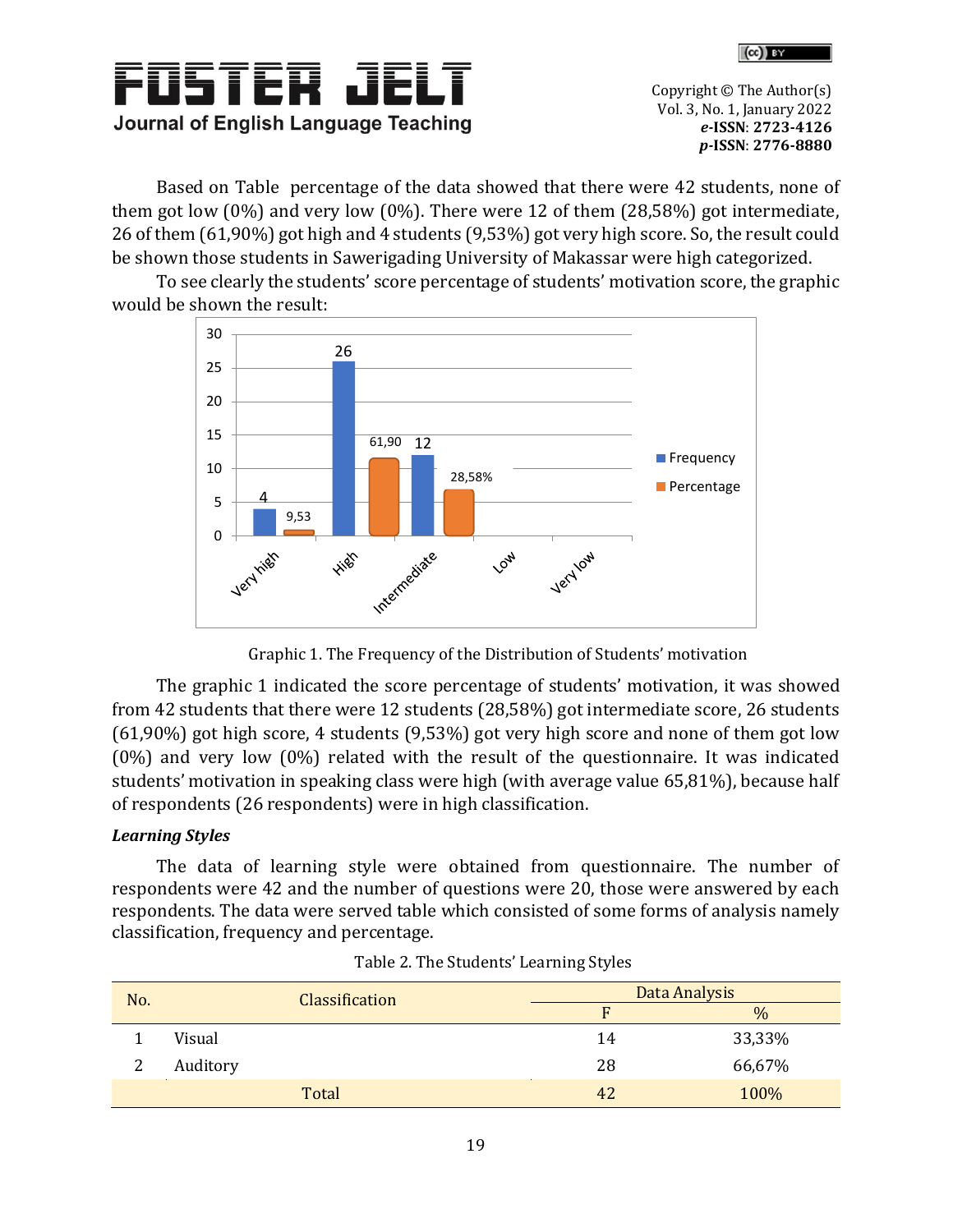



Based on Table percentage of the data showed those 42 students, majority of them were Auditory where 28 students (66,67%) and 14 students (33,33%) were Visual. So the result shown that students in Sawerigading University of Makassar in learning style were auditory categorized.

The graphic would be shown the result for making clearly about learning style score percentage.



Figure 1. The Frequency of the Distribution of Students' Learning style

As shown in the graphic 4.2, the score percentages of learning style were auditory. It was showed by the graphic that 28 students (66,67%) from 42 students were auditory and 18 students (33,33%) were visual.

# *Correlation between Students' Motivation and Their Learning Style*

After collecting the data, the next step was to analyze it to determine whether or not there was a relationship between students' motivation and their learning style in speaking class. To collect data on the relationship between students' motivation and learning styles in the speaking class at the Students in Sawerigading University of Makassar in Academic Year 2020/2021 can be obtained from the results of questionnaires which have been given to students as respondents who were 42 students.

Questionnaires were distributed to 42 students, while the questionnaire of students' motivation consists of 20 questions in the form of questions, from each of the questions was followed by 5 (five) alternative answers that consecutively very Strongly Agree (SA), Agree (A), Undecided (U), Disagree (D) and Strongly Disagree (SD) with consecutive scores 5,4,3,2 and 1. While the value obtained from the students' motivation instrument. To get the data, researcher used a questionnaire with 20 items about distributed to 42 sample respondents.

Based on research that has been done at Sawerigading University of Makassar obtained from the student's questionnaires, as follows: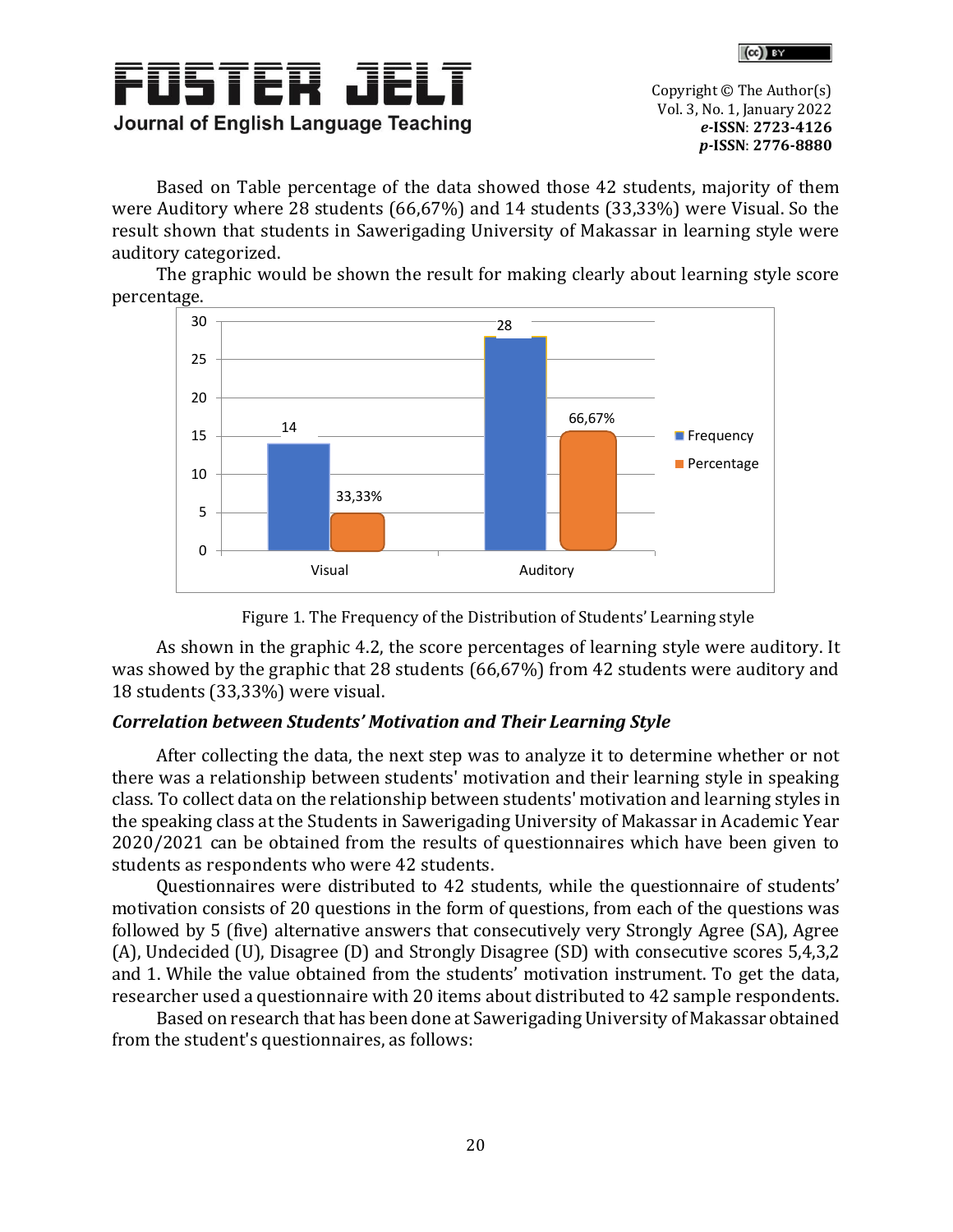



| Criteria                             | Students'<br><b>Motivation</b> | <b>Students' Learning</b><br><b>Style</b> |
|--------------------------------------|--------------------------------|-------------------------------------------|
| The number of samples                | 42                             | 42                                        |
| Standard minimum completeness        | 65                             | 65                                        |
| The highest score                    | 90                             | 95                                        |
| The lowest score                     | 45                             | 60                                        |
| Average score                        | 65,81                          | 71,55                                     |
| The number of students who completed | 29                             | 42                                        |

| Table 3. The Students' Learning Motivations and Learning Styles |  |
|-----------------------------------------------------------------|--|
|                                                                 |  |

### **DISCUSSION**

#### *Students' Motivation in Speaking Class*

Before given the questionnaire, the researcher observed the class while the teacher teaching the students to look the students' enthusiasm in speaking, , regardless of whether they are highly motivated or not. The questionnaire was distributed to the students, and the researcher tallied the data associated with the students' responses. After examining the data, it was discovered that none of the 42 pupils scored low. There were 12 students (28.58 percent) who received an intermediate score, 26 students (61.90 percent) who received a high score, and 4 students (9.53 percent) who received a very high score. It was discovered that the percentage of students that were motivated was high. As a result, students at Sawerigading University in Makassar were classified as well qualified.

#### *Learning style*

According to DePorter and Hernacki's theories (2002: 110-112). Students acquire visual style, which plays a vital part is an eye / vision (visual), and they learn by what they see. They learn more quickly when visual aids such as diagrams, illustrated textbooks, and video are used.

Then there are kids that rely on auditory learning achievement through the ear (hearing instrument). Auditory learners can learn more quickly by engaging in verbal dialogues and paying attention to what the teacher says.

The result of this experiment showed that there was a significant correlation between these learning style with students' motivation related with the data that has been mentioned above. It showed, from collected and calculated the data, it was known 28 students (66,67%) from 42 students were Auditory and 18 students (33,33%) were Visual. So the result showed that the students in Sawerigading University of Makassar with their learning style were auditory categorized.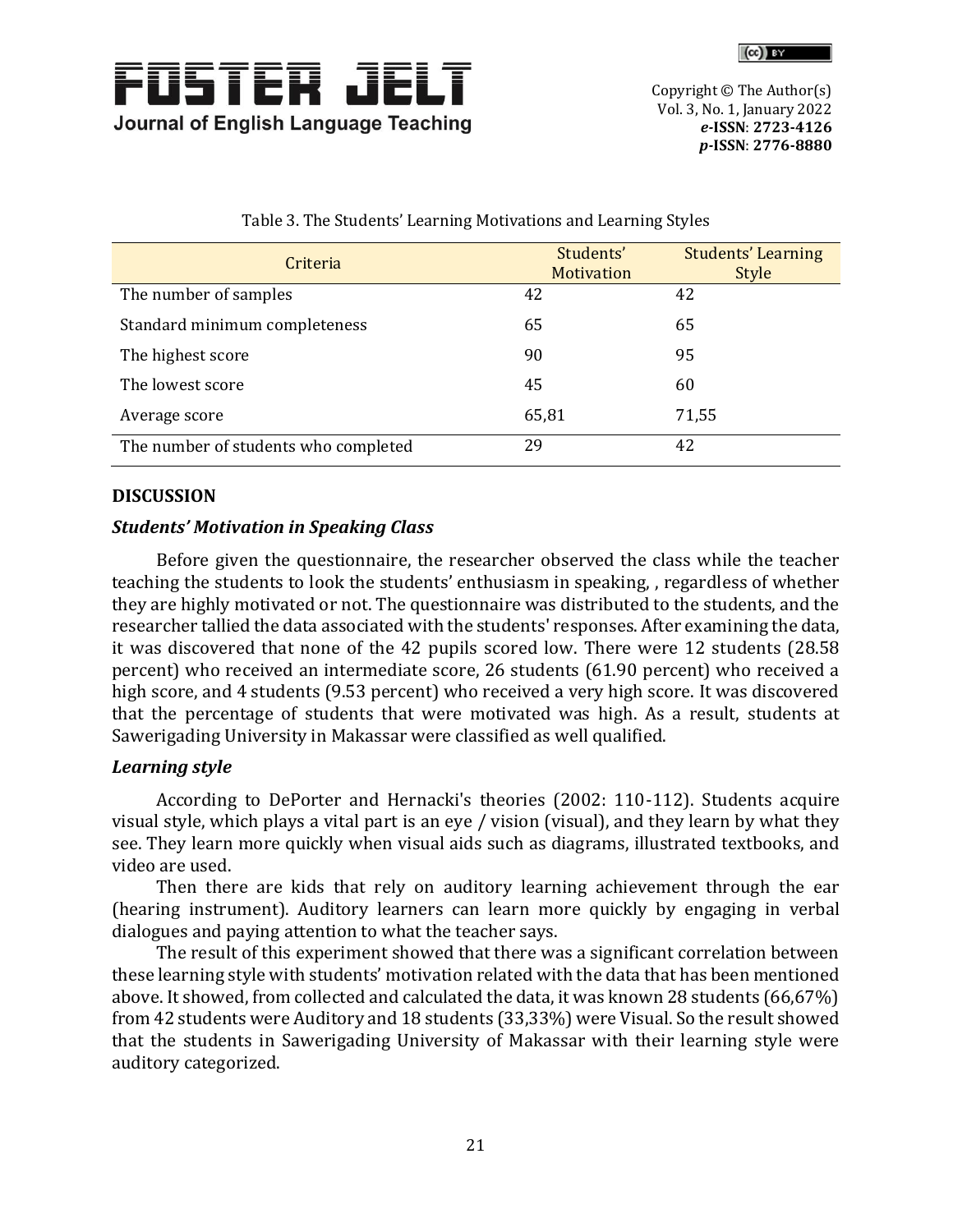



# *Correlation Between Students' Motivation and Their Learning Style in Speaking Class*

The findings about the association between students' motivation and their learning style in speaking class at the English Semester Sawerigading University of Makassar students compared pricing count with r-r- table.

The testing of the data between students' motivation and their learning style in speaking class revealed that there was a positive significant correlation between students' motivation and their learning style in speaking class, because If rhitung> rtable, Ho was rejected (non-significant), and vice versa, if rhitung rtable, H1 was accepted (significant). The rtable rhitung was reached at 0.882 with a 5% significance level of 0.288. When both rhitung = 0.882> rtable = 0.288 were compared, Ho was rejected and H1 was accepted, indicating that the correlation between students' motivation and their learning style in speaking class was 0.882. This showed that there was a high association between them, we can see from students in Sawerigading University of Makassar were intermediate categorized of students' motivation in speaking class. The data showed that out of 42 students, none of them got low. There were 4 students (9,53%) got very high score and 26 of them (61,90%) got high score and 12 of them (28,58%) got intermediate. So, the result could be shown those students in Sawerigading University of Makassar intermediate categorized. Learning style of Sawerigading University of Makassar students were Auditory, It was known those 42 students, majority of them Auditory, where 28 students (66,67%) and 14 students (33,33%) were Visual. So the result shown that students in Sawerigading University of Makassar in learning style were auditory categorized.

# **CONCLUSION**

 Students in Sawerigading University of Makassar were intermediate categorized of students' motivation in speaking class, the result could be shown those students in Sawerigading University of Makassar intermediate categorized. The data showed that out of 42 students, none of them got low. There were 4 students (9,53%) got very high score and 26 of them (61,90%) got high score and 12 of them (28,58%) got intermediate. So, the result could be shown those students in Sawerigading University of Makassar intermediate categorized. Learning style of Sawerigading University of Makassar students were Auditory, It was known those 42 students, majority of them Auditory, where 28 students (66,67%) and 14 students (33,33%) were Visual. So the result shown that students in Sawerigading University of Makassar in learning style were auditory categorized. The correlation between students' motivation and their learning style in speaking class was strong correlation between students' motivation and their learning style in speaking class of the students at Sawerigading University of Makassar. It meant, if the value of variable X was higher than the value of variable Y tent to be low or conversely. Considering that students' motivation and their learning style in speaking class, so, the lecturers should apply more learning style in the classroom in order the students can be motivated and encourage joining in the class activities. It is suggested the English Lecturers have to do this for teaching as one of the alternative ways in learning and teaching English speacially in speaking class. So the lecturers have to be more creative to apply various learning style, carring with their students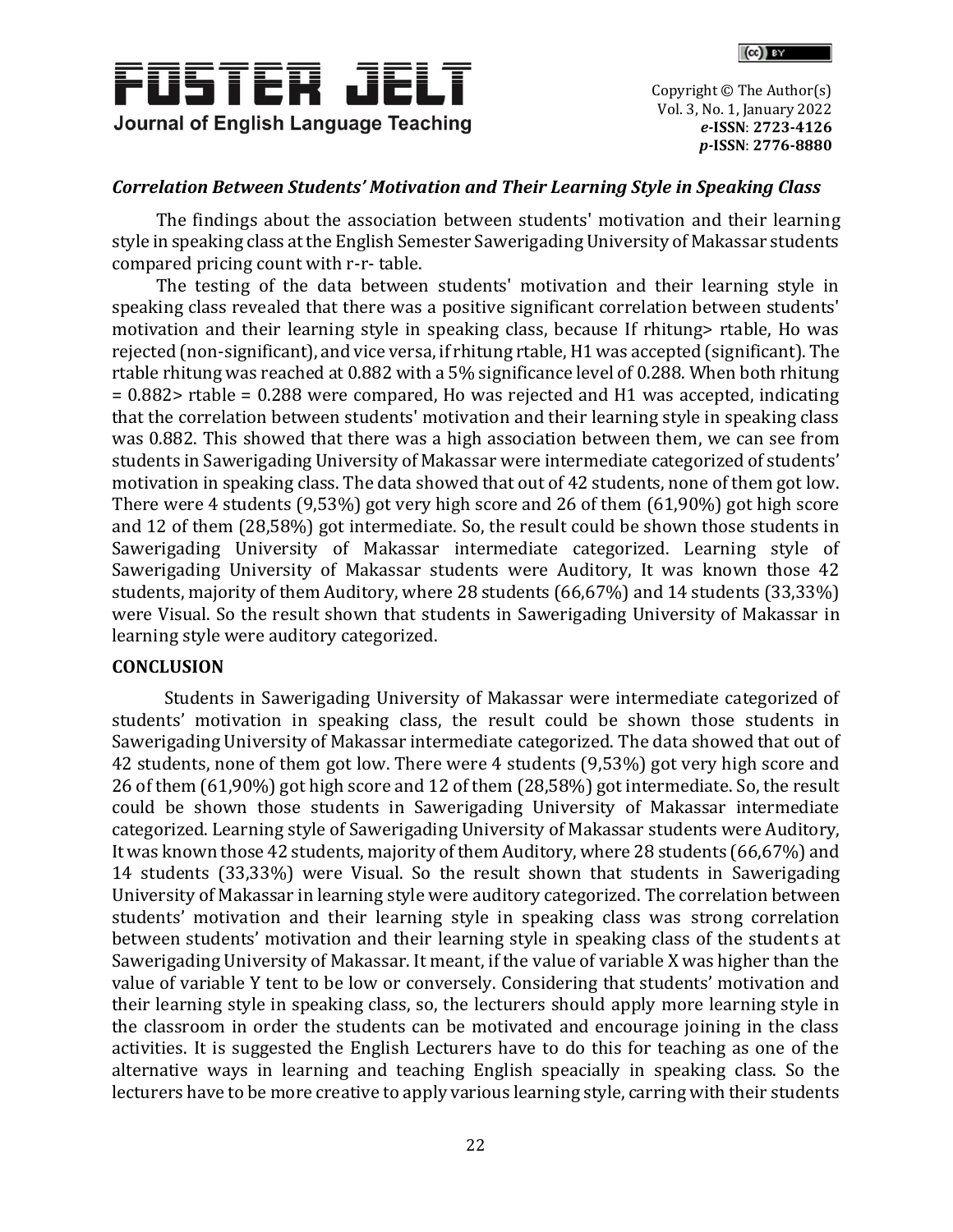

in order to the students will never bored, but they will be more interested in learning English, for the students, should be highly motivated to practice their English language and use it in activities.

## **ACKNOWLEDGMENT**

I would like to give a big thanks to Prof. A Melantik Rampogading M.H, as the Rector of Sawerigading University of Makassar and a great thanks for Dekan of Literature Faculty of Sawerigading University of Makassar, Dra.Mardiani M.Hum who has given us a good facility in this research, all lecturer and our family who always be our supporter.

## **REFERENCES**

Arikunto, Suharsimi. 2002. *Metodologi Penelitian.* Jakarta: Rineka Cipta.

- Anni, Chatarina Tri. 2007. *Psikologi Belajar*. Semarang; UPT MKK UNNES.
- Brown, Douglas. 1982. *Principle of Language Learning and Teaching*. Englewood CLIFFS. New Jersey. Patrice Hall inc.
- Chang, Ya-Ching. 2010. Thesis. *Students' Perceptions of Teaching Styles and Use of Learning Strategies.* Thesis Master of Science Degree University of Tennessee, Knoxville.
- DePorter, Bobbi & Mike Hernacki. 2002. *Quantum Learning: Membiasakan Belajar Nyaman dan Menyenangkan*. Bandung: Kaifa.
- Djamarah, Bahri. 2006. *Srategi Belajar Mengajar*, Jakarta: PT. Rineka Cipta.
- Fitriani. 2012. *Improving the Students' Motivation in Learning English Through Roundtable Technique*. Thesis FKIP Makassar Muhammadiyah University.
- Fromkin, Victoria, and Rodman. 1883. *An Introduction to Language* Third Edition: Holt, Rinerhart and Winston.
- Gay, LR. 2006. *Educational Research, Competences for Analysis and Application*, 8th Edition. Olumbus: Merril Prentice Hall.
- Harmer, J. 1991. *The practice of English language teaching*. New York: Longman Inc.
- Harmer, Jeremy. 2007. *The Practice of English Language Teaching* (4th ed.).Essex: Pearson Education.
- Hornby, A.S. (1995). Oxford Advance Learners' Dictionary. London: Oxford University Press.
- Hornby, A.S. 2006. *Oxford Advanced Learner's Dictionary.* Oxford: Oxford University Press.
- Kusumawati, Fina Hajar. 2014. Students' Motivation In Learning English In Man Kunir Wonodadi Blitar. Thesis. FTIK State Islamic Institute (Iain) Tulungagung.
- MacKeracher, D. 2004. *Making sense of adult learning*, (2nd ed.). Canada: University of Toronto Press Incorporated.
- Makmun, Abin Syamsudin. 2007. *Psikologi Kependidikan; Perangkat SistemPengajaran Modul*. Cetakan ke 10. Bandung. PT Remaja Rosdakarya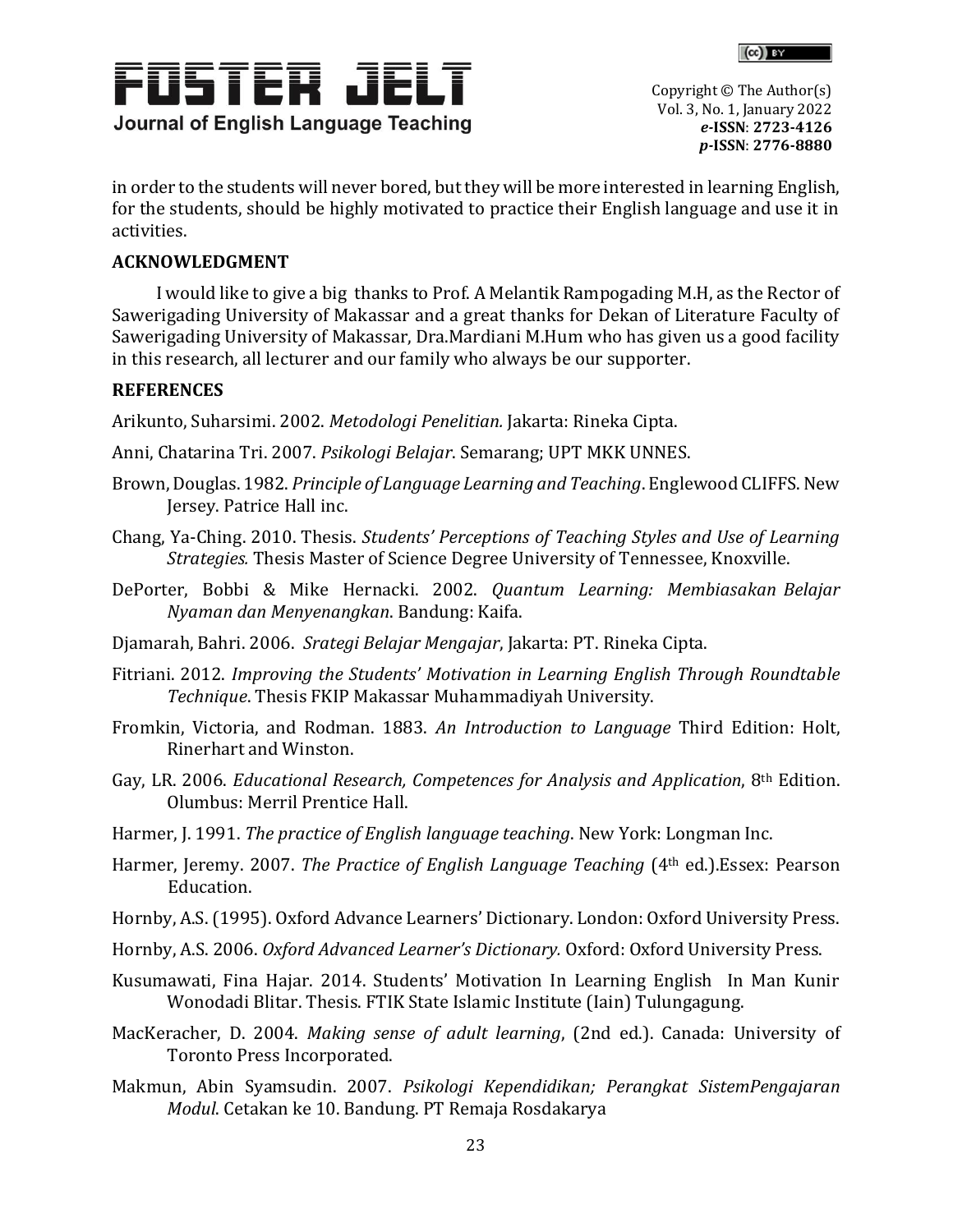



- Manser, Martin H. 1991. *Teaching and learning Languages* New York: Cambridge University Press.
- Nunan, David . 1993. *Designing Task for Communication classroom.* New York: Cambridge University press.
- Nurakhirah. 2014. *The Students' Motivation in Learning English at Outdoor.* Thesis FKIP Makassar Muhammadiyah University
- Pintrich P, Schunk D. 2002. *Motivation in Edu-cation. Theory, Research, and Applications*. Upper Saddle River, NJ: Merrill/Prentice Hall. 2nd ed.
- Prasetya, Fajar Dwi. 2012. *Pengaruh Gaya Belajar Terhadap Prestasi Belajar Mata Diklat Listrik Otomotif Siswa Kelas XI Teknik Perbaikan Bodi Otomotif SMKN 2 Depok Sleman.*  Thesis FT Universitas Negeri Yogyakarta.
- Rachman, Maman. 1999. *Manajemen Kelas.* Indonesia: Departemen Pendidikan dan Kebudayaan Direktorat Jenderal Pendidikan Tinggi Proyek Pendidikan Guru Sekolah Dasar.
- Rahmawati. 2012. *Improving the Students' motivation in Speaking through Peer Interview*. Thesis FKIP UNISMUH Makassar.
- Rofiatulumah. 2014. *A Descriptive Analysis of Students' Anxiety on Presentation Performance in Teaching-Learning Process.* Thesis FKIP STAIN Salatiga
- S. Nasution. (2003). *Berbagai Pendekatan Dalam Proses Belajar dan Mengajar*. Jakarta: Bumi Aksara.
- Sakka, F. B. 2013. *The Students' Motivation in Using English Language Teaching Podcast in Teaching Listening at Class XI MA Guppi Samata Gowa*. Thesis FKIP Makassar Muhammadiyah University
- Sardiman, AM. 2011. *Interaksi dan Motivasi Belajar Mengajar*. Jakarta: PT Raja Grafindo Persada.
- Sobour, Alex. 2003. *Psikologi Umum dalam Lintasan Sejarah*. Bandung: CV Pustaka Setia.
- Sugihartono. (2007). *Psikologi Pendidikan*. Yogyakarta: UNY Press.
- Sugiyono.2013. *Metode Penelitian Pendidikan*. Bandung. Alfabeta.
- Suherman, Erman dkk., 2003, *Strategi Pembelajaran Matematika Kontemporer, Jakarta*: Universitas Pendidikan Indonesia.
- Suryabrata, Sumadi. 2011. *Psikologi Pendidikan*. Jakarta: PT Raja Grafindo Persada.
- Webster, Noah 1996. *Webster's Third New International Dictionary*. Gove and Merriam Company Publisher. Springfield, Massachusetts, USA.